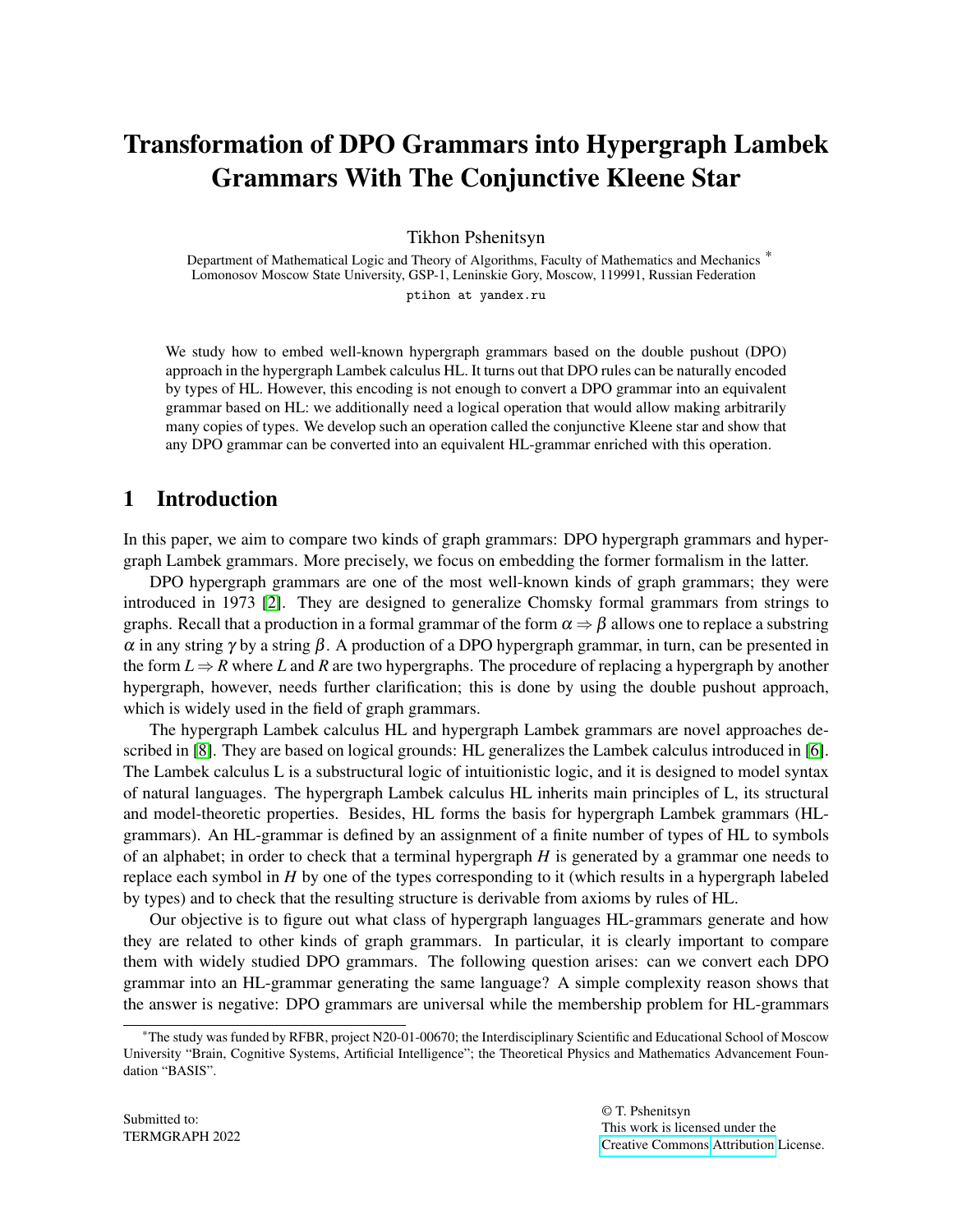is NP-complete. Nevertheless, it turns out that there is a way to naturally encode any DPO rule as a type of HL; however, in order to apply a rule arbitrarily many times using this encoding one needs a logical operation in HL that would allow copying types in HL arbitrarily many times. Note that, in the string case, an extension of the Lambek calculus with Kleene star is studied in [\[5,](#page-9-3) [7\]](#page-9-4). Kleene star provides a possibility to copy a type arbitrarily many times, but the way of copying does not suit our specific needs when considering DPO rules within HL. This leads us to defining a related operation, which we call *the conjunctive Kleene star* and denote as follows: <sup>∗</sup>*A*. The hypergraph Lambek calculus with the conjunctive Kleene star <sup>∗</sup>HL<sup>ω</sup> defined in Section [3](#page-3-0) perfectly suits our needs: any DPO grammar can be transformed into an equivalent  $*HL_{\omega}$ -grammar.

# 2 Preliminaries

 $\Sigma^*$  is the set of strings over an alphabet  $\Sigma$  including the empty word Λ; if *R* is a relation, then  $R^*$  is its transitive reflexive closure. Each function  $f : \Sigma \to \Delta$  can be extended to a homomorphism  $f : \Sigma^* \to \Delta^*$ . By  $w(i)$  we denote the *i*-th symbol of *w*. Let [*n*] denote the set  $\{1,2,\ldots,n\}$  (and  $[0] := \emptyset$ ).

Given a set of *labels*  $\Sigma$  along with a *rank function rk* :  $\Sigma \to \mathbb{N}$ , a *hypergraph G* over  $\Sigma$  is a tuple  $G = \langle V_G, E_G, att_G, lab_G, ext_G \rangle$  where  $V_G$  is a finite set of nodes,  $E_G$  is a finite set of hyperedges ( $V_G$  and  $E_G$  are always considered to be disjoint),  $att_G : E_G \to V_G^*$  assigns a string (understand it as an ordered multiset) of *attachment nodes* to each hyperedge,  $lab_G : E_G \to \Sigma$  labels each hyperedge by some element of  $\Sigma$  in such a way that  $rk(lab_G(e)) = |att_G(e)|$  whenever  $e \in E_G$ , and  $ext_G \in V_G^*$  is a string of *external nodes*. Hypergraphs are always considered up to isomorphism. The set of all hypergraphs with labels from Σ is denoted by  $\mathcal{H}(\Sigma)$ . Note that we allow attachment nodes of a hyperedge as well as external nodes to coincide. The *rank function rk<sub>G</sub>* (or *rk*, if *G* is clear) is defined as follows:  $rk_G(e) := |at_G(e)|$ . Besides,  $rk(G) := |ext_G|$ .

In drawings of hypergraphs, black circles correspond to nodes, labeled rectangles correspond to hyperedges, *att* is represented by numbered lines, and external nodes are represented by numbers in brackets. If a hyperedge has exactly two attachment nodes, it is depicted by a labeled arrow that goes from the first attachment node to the second one.

A *handle*  $a^{\bullet}$  is a hypergraph  $a^{\bullet} = \langle [n], [1], att, lab, 1...n \rangle$  where  $att(1) = 1...n$  and  $lab(1) = a$  ( $a \in \Sigma$ ,  $rk(a) = n$ ). A hypergraph *a*<sup>°</sup> is of the form  $\langle [n], [1], att, lab, \Lambda \rangle$  where *att*, *lab* are as in the definition of  $a^{\bullet}$ . A hypergraph  $D[k] = \langle [k], \emptyset, \emptyset, \emptyset, \Lambda \rangle$  is called *discrete* ( $k \in \mathbb{N}$ ).

For a hypergraph *H* and a function  $f : E_H \to \Sigma$  *a relabeling*  $f(H)$  *of H* is a hypergraph  $f(H)$  =  $\langle V_H, E_H, att_H, f, ext_H \rangle$ . It is required that  $rk_H(e) = rk(f(e))$  for  $e \in E_H$ .

The *replacement* of a hyperedge  $e_0$  in *G* by a hypergraph *H* (such that  $rk(e_0) = rk(H)$ ) is done as follows: 1. remove  $e_0$  from  $G$ ; 2. insert an isomorphic copy of  $H$  ( $H$  and  $G$  have to consist of disjoint sets of nodes and hyperedges); 3. for each *i*, fuse the *i*-th external node of *H* with the *i*-th attachment node of  $e_0$ . The result is denoted as  $G[e_0/H]$ . It is well known that if several hyperedges of a hypergraph are replaced by other hypergraphs, then the result does not depend on the order of the replacements; moreover the result is not changed, if replacements are done simultaneously [\[1\]](#page-9-5). The following notation is in use: if  $e_1, \ldots, e_k$  are distinct hyperedges of a hypergraph *H* and they are simultaneously replaced by hypergraphs  $H_1, \ldots, H_k$  resp., then the result is denoted  $H[e_1/H_1, \ldots, e_k/H_k]$ .

In a special case where a hypergraph *G* does not have external nodes (*ext<sup>G</sup>* = Λ) let us call it *zero-rank* and denote it using four components:  $G = \langle V_G, E_G, att_G, lab_G \rangle$ . The following definitions are applicable for zero-rank hypergraphs  $H, H_1, H_2$ . The *disjoint union*  $H_1 + H_2$  is the hypergraph  $\langle V_{H_1} \sqcup V_{H_2}, E_{H_1} \sqcup$  $E_{H_2}$ , *att*, *lab*) such that  $att|_{H_i} = att_{H_i}$ ,  $lab|_{H_i} = lab_{H_i}$  (*i* = 1, 2); that is, we just put these hypergraphs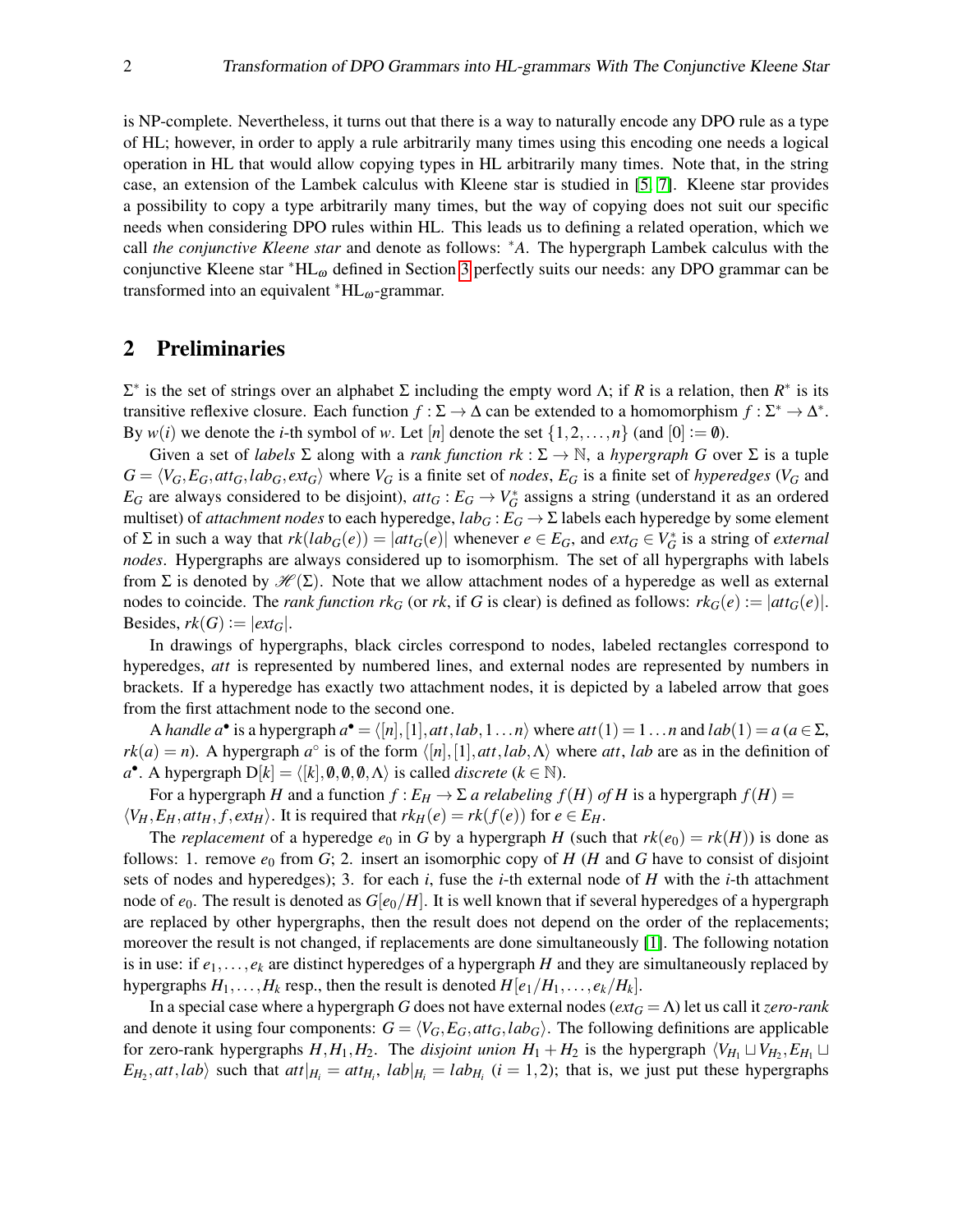together without fusing any nodes or hyperedges. The disjoint union of *H* with itself *k* times is denoted by  $k \cdot H$ . Besides, we can extend the notion of disjoint union: if  $H_1$  is zero-rank, then we can define  $H_1 + H_2$  and  $H_2 + H_1$  assuming that the disjoint union has the set of external nodes equal to  $ext_{H_1}$ .

#### 2.1 DPO Grammars

Given two zero-rank hypergraphs *G* and *H*, a *morphism*  $f : G \to H$  is a pair of functions  $f_V : V_G \to V_H$ ,  $f_E: E_G \to E_H$  such that  $f_V(at t_G(e)) = at t_H(f_E(e)), lab_H(f_E(e)) = lab_G(e)$  for all  $e \in E_G$ .

Let *I*,  $G_1$ ,  $G_2$  be zero-rank hypergraphs with morphisms  $\varphi_i$  :  $I \to G_i$ ,  $i = 1, 2$ . Let  $\equiv_V$  be the smallest equivalence relation on the disjoint union  $V_{G_1} \sqcup V_{G_2}$  that satisfies  $\varphi_1(v) \equiv \varphi_2(v)$  for  $v \in V_I$ ; a relation  $\equiv_E$ is defined similarly on  $E_{G_1} \sqcup E_{G_2}$ .  $\langle x \rangle$  denotes the equivalence class of *x* w.r.t.  $\equiv_V$  if *x* is a node, and w.r.t.  $\equiv_E$  if *x* is a hyperedge. The *gluing* of  $G_1$  and  $G_2$  over *I* denoted as  $G_1 + \varphi_1, \varphi_2$   $G_2$  is a hypergraph *G* such that  $V_G = (V_{G_1} \sqcup V_{G_2})/\equiv_V$ ,  $E_G = (E_{G_1} \sqcup E_{G_2})/\equiv_E$ ; given  $\langle e \rangle \in E_G$  with  $rk(e) = k$ , if  $e \in E_{G_i}$  for some  $i = 1, 2$ , then  $att_G(\langle e \rangle) = \langle att_{G_i}(e)(1) \rangle \dots \langle att_{G_i}(e)(k) \rangle$  and  $lab_G(\langle e \rangle) = lab_{G_i}(e)$ . This is a well-defined notion taken from [\[4\]](#page-9-6) (where it is defined for graphs rather than for hypergraphs). There it is stated that the gluing of two graphs is a pushout in the category of graphs. In this paper, we do not work within the categorical approach, so we stick to the set-theoretic definition.

Note that, if *I* is discrete, then the gluing procedure can be represented as replacement:

<span id="page-2-0"></span>**Proposition 1.** Let  $I = D[k]$  and let  $G_i$ ,  $\varphi_i$  be as above. Let  $G'_1 = \langle V_{G_1}, E_{G_1} \sqcup \{e_0\}, att_{G'_1}, lab_{G'_1} \rangle$  where  $\mathit{att}_{G_1'}(e) = \mathit{att}_{G_1}(e), \, \mathit{lab}_{G_1'}(e) = \mathit{lab}_{G_1}(e) \, \text{for} \, e \in E_{G_1}, \, \text{and} \, \mathit{att}_{G_1'}(e_0) = \varphi_1(1) \ldots \varphi_1(k) \, \text{ (the label of } e_0 \, \text{does})$ *not matter). Let*  $G'_2 = \langle V_{G_2}, E_{G_2}, att_{G_2}, lab_{G_2}, \varphi_2(1) \dots \varphi_2(k) \rangle$ *. Then*  $G_1 +_{\varphi_1, \varphi_2} G_2 = G'_1[e_0/G'_2]$ *.* 

This proposition immediately follows from the definitions of gluing and replacement.

In the DPO approach, a *hypergraph grammar rule* is of the form  $r = (L \stackrel{\phi_L}{\leftarrow} I \stackrel{\phi_R}{\rightarrow} R)$  where  $\phi_L$ ,  $\phi_R$ are morphisms. A hypergraph *G is transformed into H via r* if there is a hypergraph *C* and a morphism  $\psi: I \to C$  such that  $G \cong C +_{\psi, \varphi_L} L$ ,  $H \cong C +_{\psi, \varphi_R} R$  [\[4\]](#page-9-6) ( $\cong$  means that hypergraphs are isomorphic). We draw the reader's attention to the fact that this can be expressed by a double pushout diagram:

$$
L \leftarrow \varphi_L \quad I \xrightarrow{\varphi_R} R
$$
  

$$
\downarrow m \qquad \qquad \downarrow \psi \qquad \qquad \downarrow n
$$
  

$$
G \leftarrow \varphi_L \qquad C \xrightarrow{\eta_R} H
$$

<span id="page-2-1"></span>This transformation is denoted as  $G \Rightarrow H$  or simply as  $G \Rightarrow H$ . NB! Hereinafter, we consider only hypergraph rules with *I* being discrete. This does not substantially restrict the formalism. *Example* 1. Consider the following DPO rule *ρ*:

$$
\rho = \left(\begin{array}{ccc} \{1\} & & & \{1\}_1 \\ \hline \{1\} & & \leftarrow & \mathbf{D}[3] \rightarrow & & \mathbf{1} \\ \{2\} & & \{3\} & & \{2\}^2 \end{array}\right)
$$

Note that both the leftmost and the rightmost hypergraphs are zero-rank; numbers in braces represent images of nodes of the interface hypergraph  $D[3]$  (i.e.  $\varphi_L(1)$  is the node with the superscript  $\{1\}$  in the leftmost hypergraph and so on).

A *DPO* hypergraph grammar HGr is of the form  $\langle N, \Sigma, P, Z \rangle$  where *N*,  $\Sigma$  are disjoint finite alphabets of *nonterminal* and *terminal* labels resp., *P* is a finite set of hypergraph rules over *N* ∪Σ, and *Z* is a zerorank *start hypergraph*. The language *L*(*HGr*) generated by *HGr* is the set of all zero-rank hypergraphs  $H \in \mathcal{H}(\Sigma)$  such that  $Z \Rightarrow^* H$ . Note that we can assume without loss of generality that  $Z = S^\circ$  for  $S \in N$ .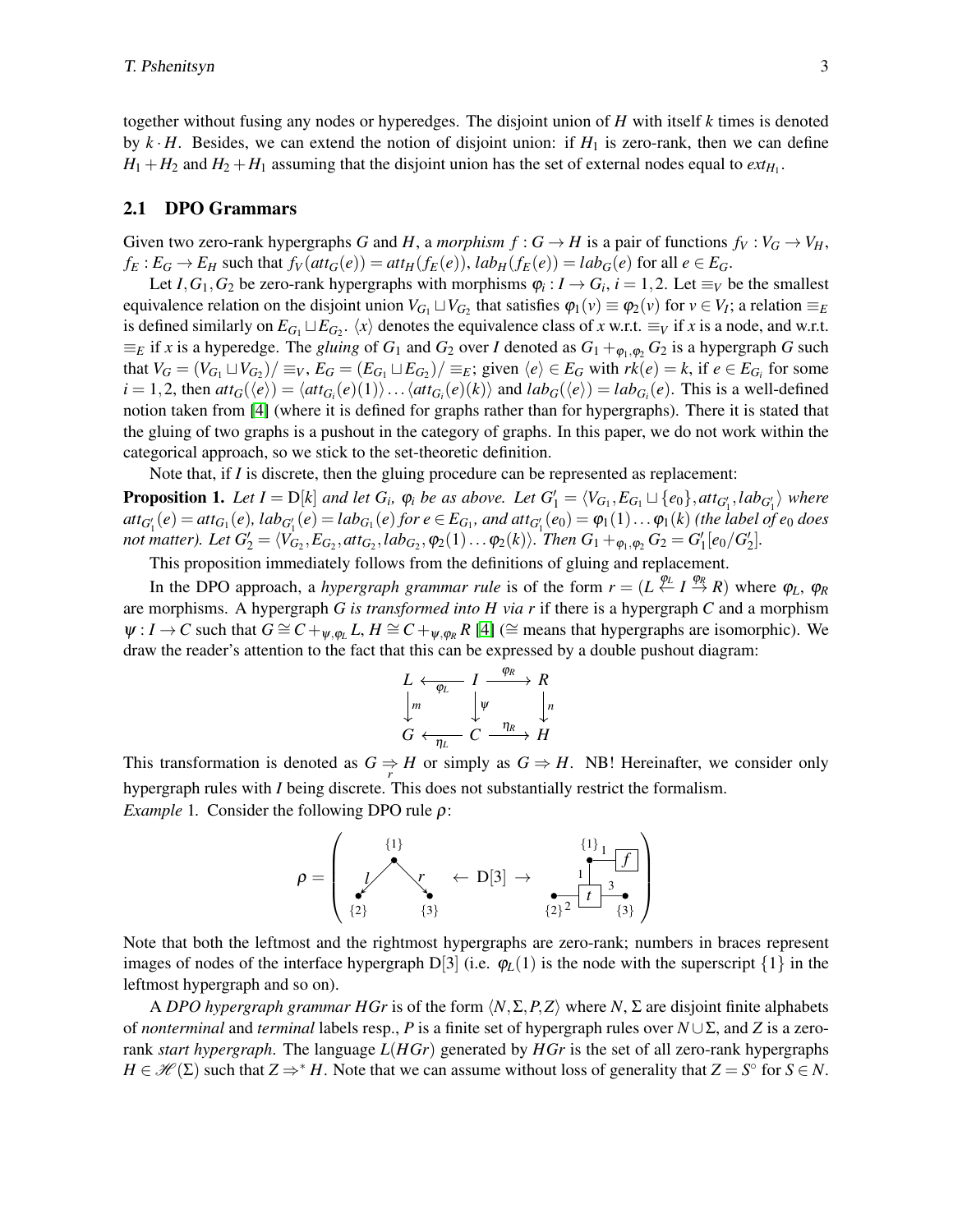#### <span id="page-3-1"></span>2.2 Hypergraph Lambek Calculus and Hypergraph Lambek Grammars

Now let us define the hypergraph Lambek calculus. We fix a set *Pr* of *primitive types* along with a function  $rk : Pr \to \mathbb{N}$ ; we require that for each  $k \in \mathbb{N}$  there are infinitely many  $p \in Pr$  such that  $rk(p) = k$ . Besides, we fix a countable set of labels  $\hat{\mathbf{s}}_n, n \in \mathbb{N}$  and set  $rk(\hat{\mathbf{s}}_n) = n$ ; let us agree that these labels do not belong to any other set considered in the definition of the calculus. Then the set of *types Tp* is defined inductively as follows:

- 1. All primitive types are types.
- 2. Let  $N \in T_p$  be a type, and let *D* be a hypergraph such that labels of all its hyperedges, except for one, are from *Tp*, and one of them equals  $\mathcal{S}_d$  for some *d*; let also  $rk(N) = rk(D)$ . Then  $N \div D$  is also a type such that  $rk(N \div D) := d$ . The hyperedge of *D* labeled by  $\$_{d}$  is denoted by  $e_D^{\$}$ .
- 3. If  $M \in \mathcal{H}(T_p)$  is a hypergraph labeled by types, then  $\times(M)$  is also a type, and  $rk(\times(M)) := rk(M)$ .

Example [2](#page-4-0) contains an exemplar of a type. A *sequent* is a structure of the form  $H \rightarrow A$  where *H* is a hypergraph labeled by types (called the *antecedent* of the sequent), and *A* is a type (called the *succedent*) such that  $rk(H) = rk(A)$ .

The hypergraph Lambek calculus HL deals with hypergraph sequents. The only axiom of HL is of the form  $p^{\bullet} \to p$  where  $p \in Pr$ . There are four inference rules of HL:

$$
\frac{H[e/N^{\bullet}] \to A \quad H_1 \to lab_D(d_1) \quad \dots \quad H_k \to lab_D(d_k)}{H[e/D[e_D^{\$}(N \div D)^{\bullet}, d_1/H_1, \dots, d_k/H_k]] \to A} \quad (\div \to) \qquad \frac{D[e_D^{\$}/F] \to N}{F \to N \div D} \quad (\to \div)
$$
\n
$$
\frac{H_1 \to lab_M(m_1) \quad \dots \quad H_l \to lab_M(m_l)}{M[m_1/H_1, \dots, m_l/H_l] \to \times (M)} \quad (\to \times) \qquad \frac{H[e/M] \to A}{H[e/((\times (M))^{\bullet}] \to A} \quad (\times \to)
$$

Here  $N \div D$ ,  $\times (M)$  are types;  $e \in E_H$ ;  $E_D = \{e_D^{\$}, d_1, \ldots, d_k\}$ ,  $E_M = \{m_1, \ldots, m_l\}$ . In each rule presented above, the sequents above the line are called *premises*, and the sequent below the line is called the *conclusion.* A hypergraph sequent  $H \to A$  is said to be *derivable in* HL (denoted by HL  $\vdash H \to A$ ) if it can be obtained from axioms of HL by applications of rules of HL. A corresponding sequence of rule applications is called a *derivation*. An example of a derivation is given in Example [3.](#page-5-0) Motivation of the introduced rules is explained in [\[8\]](#page-9-1).

An HL-grammar is a tuple  $HGr = \langle \Sigma, S, \triangleright \rangle$  where  $\Sigma$  is an alphabet along with a rank function,  $S \in T_p$ is a distinguished type, and  $\triangleright \subseteq \Sigma \times Tp$  is a finite binary relation such that  $a\triangleright T$  implies  $rk(a) = rk(T)$ . The *language L(HGr) generated by an* HL-*grammar HGr* =  $\langle \Sigma, S, \triangleright \rangle$  is the set of all hypergraphs *G*  $\in \mathcal{H}(\Sigma)$ for which a function  $f_G : E_G \to T_p$  exists such that:

- 1.  $lab_G(e) \triangleright f_G(e)$  whenever  $e \in E_G$ ;
- 2. HL  $\vdash$  *f<sub>G</sub>*(*G*)  $\rightarrow$  *S* (recall that *f<sub>G</sub>*(*G*) is a relabeling of *G* by means of *f<sub>G</sub>*).

## <span id="page-3-0"></span>3 Encoding DPO Rules in HL With Conjunctive Kleene Star

Inference rules of the hypergraph Lambek calculus are defined as transformations operating on hypergraph sequents. All the rules are defined through replacement; besides, after an application of each rule a new type appears either in the antecedent or in the succedent of a sequent. Let us take a closer look at two particular rules, namely, at  $(\div \to)$  and  $(\times \to)$ . The rule  $(\div \to)$  is organized as follows: given a sequent  $H[e/N^{\bullet}] \to A$  (note that  $H[e/N^{\bullet}]$  is structurally the same hypergraph *H*, the replacement only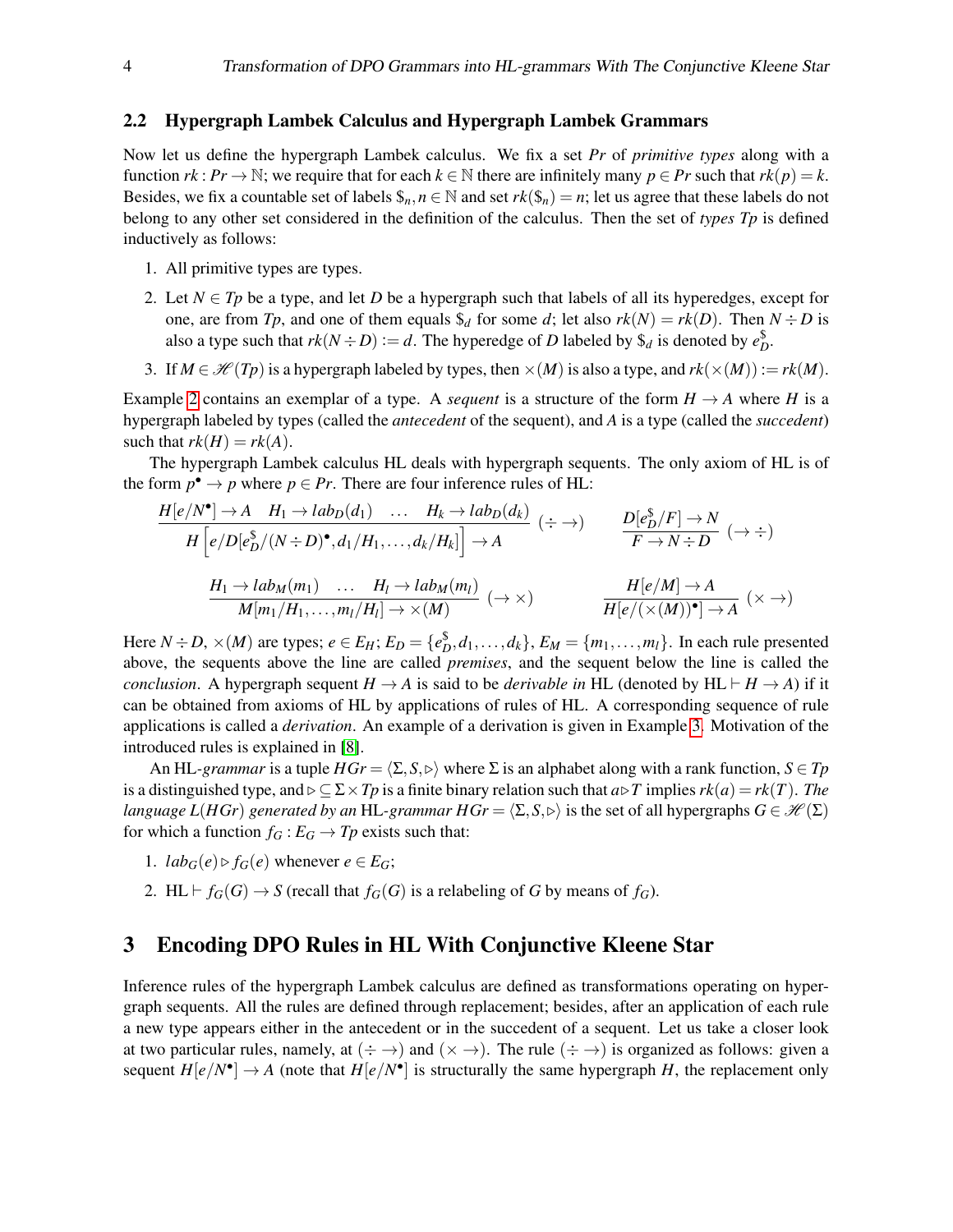changes the label of *e*) and sequents  $H_i \rightarrow lab_D(d_i)$  for  $i = 1, \ldots, k$ , we replace *e* in *H* by *D*, then relabel the  $\oint d$ -labeled hyperedge by the type  $(N \div D)$ , and then replace each  $d_i$  by the corresponding antecedent  $H_i$  (*i* = 1,...,*k*). Hence, this rule essentially consists of several replacements. In contrast, the rule ( $\times \rightarrow$ ) performs a transformation inverse to replacement: if one has a hypergraph *G*[*e*/*M*] in the antecedent, then he/she can "compress" its subhypergraph *M* into a single hyperedge *e* labeled by the type  $\times$ (*M*).

Note that the definition of a hypergraph grammar rule and Proposition [1](#page-2-0) imply that the rule application of  $G \Rightarrow H$  for  $r = (L \xleftarrow{\varphi_L} I \xrightarrow{\varphi_R} R)$  consists of an inverse replacement  $G = C'[e_0/L'] \Leftarrow C'$  and of a replacement  $C' \Rightarrow C'[e_0/R'] = H$  (where *C* is as in the definition of a hypergraph rule application, and  $C'$ ,  $e_0$ ,  $L'$  and  $R'$  are as in Proposition [1\)](#page-2-0). This shows us a way of encoding each DPO hypergraph rule by a type of HL with  $\times$  and  $\div$ . However, firstly we need to slightly enhance DPO hypergraph grammars.

<span id="page-4-3"></span>**Construction 1.** Given a DPO hypergraph grammar  $\langle N, \Sigma, P, S^{\circ} \rangle$ , we convert it into an equivalent grammar  $\langle N', \Sigma, P', S^\circ \rangle$ , which we call *normalized*, as follows. For each  $a \in \Sigma$  we introduce a new nonterminal label  $T_a$  with  $rk(T_a) = rk(a)$ ; let  $N' = N \sqcup \{T_a \mid a \in \Sigma\}$ . Then for each  $r = (L \stackrel{\phi_L}{\leftarrow} D[k] \stackrel{\phi_R}{\rightarrow} R) \in P$  we replace each terminal label *a* in *L*, *R* by *Ta*. Let us call such new rules *nonterminal* and denote the set of nonterminal rules as  $P_N$ . Finally, we add rules that allow one to replace  $T_a$  by  $a$ , i.e., rules of the form  $(T_a^{\circ} \stackrel{\varphi_L}{\leftarrow} D[k] \stackrel{\varphi_R}{\rightarrow} a^{\circ})$  where  $rk(a) = k$ ,  $\varphi_L(i) = \varphi_R(i) = i$  for  $i = 1, ..., k$  (here we use the notation of nodes as in the definitions of  $D[k]$  and  $S^{\circ}$ ). These rules are called *terminal* and are denoted as  $P_T$ . Finally,  $P' = P_N \cup P_T$ . Hereinafter we consider only normalized grammars.

Now we are ready to convert a hypergraph grammar rule into a corresponding type of HL.

<span id="page-4-4"></span>Construction 2. Let us consider nonterminal labels of normalized grammars as primitive types (with the same rank function). If  $r = (L \stackrel{\varphi_L}{\leftarrow} D[k] \stackrel{\varphi_R}{\rightarrow} R)$  is a nonterminal rule, then  $DPO(r) := \times (\widehat{L}) \div \widehat{R}$  where

- 1.  $\hat{L} = \langle V_L, E_L, att_L, lab_L, \varphi_L(1) \dots \varphi_L(k) \rangle;$
- 2.  $\widehat{R} = \langle V_R, E_R, att_R, lab_R, \varphi_R(1) \dots \varphi_R(k) \rangle + \mathcal{S}_0^{\bullet}.$

Note that  $\hat{s}_0^{\bullet}$  is a separate hyperedge of rank 0 "floating" in  $\hat{R}$ .

<span id="page-4-0"></span>*Example* 2. The nonterminal rule  $\rho$  from Example [1](#page-2-1) is converted into the following type DPO( $\rho$ ):

$$
DPO(\rho) = \times \left(\begin{array}{c} (1) \\ \downarrow \\ (2) \end{array}\right) \begin{array}{c} (1) \\ \downarrow \\ (3) \end{array}\right) \begin{array}{c} (1) \\ \downarrow \\ (2) \end{array} \begin{array}{c} (1) \\ \downarrow \\ (2) \end{array} \begin{array}{c} (3) \\ \downarrow \\ (4) \end{array} \begin{array}{c} (4) \\ \downarrow \\ (5) \end{array}
$$

The main connection between  $r$  and  $DPO(r)$  is shown in

<span id="page-4-1"></span>**Lemma 1.** Let Y be a zero-rank hypergraph and let  $Y \Rightarrow Y'$  for  $r \in P_N$ . If  $HL \vdash Y \to A$  for some type A, *then*  $HL \vdash Y' + DPO(r)^{\bullet} \rightarrow A$  *as well.* 

<span id="page-4-2"></span>**Lemma 2.** Let Y,Y' be zero-rank; let  $Y \Rightarrow^* Y'$  in a normalized grammar  $\langle N, \Sigma, P, S^\circ \rangle$  by means of non*terminal rules.* If  $HL \vdash Y \to A$  for some type A, then  $HL \vdash Y' + \sum_{r \in P_N}$  $k_r \cdot \text{DPO}(r)^{\bullet} \rightarrow A$  for some  $k_r \in \mathbb{N}$ .

Here the summation symbol stands for multiple disjoint union. Lemma [1](#page-4-1) is proved by straightforwardly applying  $(\times \rightarrow)$  and then  $(\div \rightarrow)$  to the sequent  $Y \rightarrow A$ . Lemma [2](#page-4-2) directly follows from Lemma [1.](#page-4-1) Note that  $k_r$  is the number of applications of *r* in the derivation  $Y \Rightarrow^* Y'$ .

Therefore, a DPO derivation can be remodeled within HL but each rule application of *r* leaves a trace, namely, a floating hyperedge labeled by  $DPO(r)$  in the antecedent.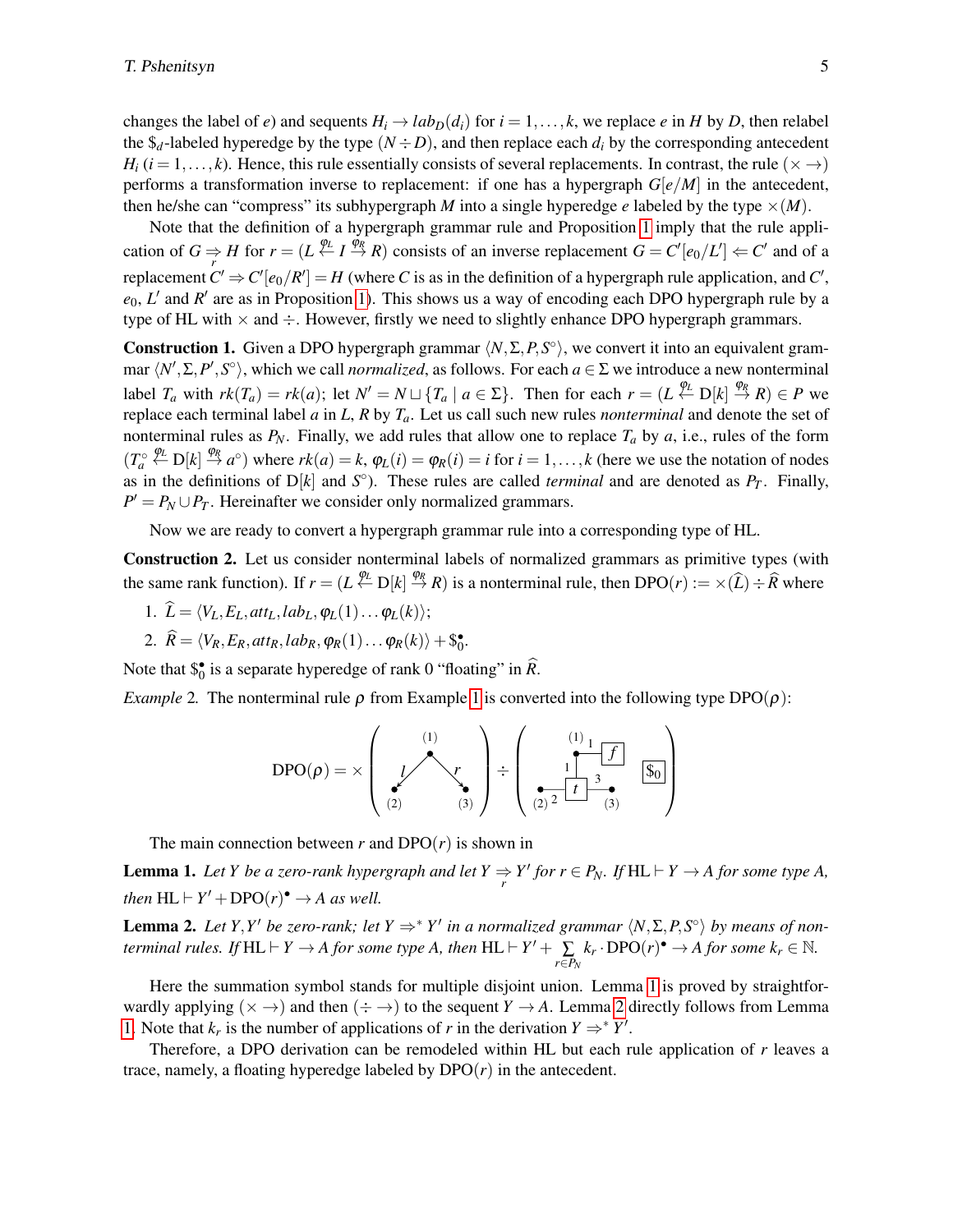<span id="page-5-0"></span>*Example* 3*.* The following derivation illustrates Lemma [1:](#page-4-1)



Here the sequent  $Y \rightarrow A$  equals *l r p*  $\rightarrow \times \left( \begin{array}{c} l & r \\ r & r \end{array} \right)$ *p*  $\setminus$ , and the rule  $r$  equals  $\rho$  from Example [1.](#page-2-1)

The next goal is to use the correspondence between rules and types at the grammar level:

**Definition 1.** Given a DPO hypergraph grammar  $HGr = \langle N, \Sigma, P, S^\circ \rangle$ , let  $L_c(HGr)$  consist of all hypergraphs  $H \in L(HGr)$  such that there exists a derivation  $S^{\circ} \Rightarrow^* H$  with no more than  $c \cdot |E_H|$  steps.

<span id="page-5-1"></span>**Construction 3.** Let  $HGr = \langle N, \Sigma, P, S^{\circ} \rangle$  be a normalized grammar; let  $c \in \mathbb{N}$ . Then we construct an HL-grammar  $LG_c(HGr) = \langle \Sigma, \times (S^\circ), \triangleright \rangle$  where  $\triangleright$  contains exactly the following pairs:

<span id="page-5-2"></span>
$$
a \triangleright \times \left(T_a^{\bullet} + \sum_{r \in P_N} k_r \cdot \text{DPO}(r)^{\bullet}\right) \text{ for } k_r \ge 0, \sum_{r \in P_N} k_r \le c.
$$

<span id="page-5-3"></span>Note that  $\triangleright$  is a finite relation since there are finitely many  $k_r \in \mathbb{N}$  satisfying the above requirements. *Example* 4. Consider a DPO grammar  $HGr = \langle N, \Sigma, P, S^\circ \rangle$  where  $N = \{S\}, \Sigma = \{a\}$ , and  $P = \{r_1, r_2, r_3\}$ :

1. 
$$
r_1 = \left(\boxed{S} \leftarrow D[0] \rightarrow D[0]\right);
$$
  
\n2.  $r_2 = \left(\boxed{S} \leftarrow D[0] \rightarrow \boxed{S} \bullet\right);$   
\n3.  $r_3 = \left(\begin{array}{ccc} \{1\} \bullet & \bullet \{2\} & \leftarrow D[2] \rightarrow \{1\} \bullet \bullet \end{array}\right; \right).$ 

It is not hard to see that it generates all graphs (with edges having two attachment nodes): the rule  $r<sub>2</sub>$ produces nodes while  $r_3$  produces edges. Consider e.g. the following derivation:

*<sup>S</sup>* <sup>⇒</sup>*r*<sup>2</sup> *<sup>S</sup>* <sup>⇒</sup>*r*<sup>2</sup> *<sup>S</sup>* <sup>⇒</sup>*r*<sup>1</sup> ⇒*r*3 *<sup>a</sup>* <sup>⇒</sup>*r*<sup>3</sup> *a a* ⇒*r*3 *a a a* (1)

Note that *HGr* is not normalized; using Construction [1](#page-4-3) we replace  $r_3$  by the following two rules:

1. 
$$
r'_3 = \begin{pmatrix} \{1\} \bullet \bullet \{2\} & \leftarrow D[2] \to \{1\} \bullet \bullet \bullet \{2\} \end{pmatrix};
$$
  
\n2.  $r''_3 = \begin{pmatrix} T_a & T_{a\bullet} & \{2\} & \leftarrow D[2] \to \{1\} \bullet \bullet \bullet \{2\} \end{pmatrix}.$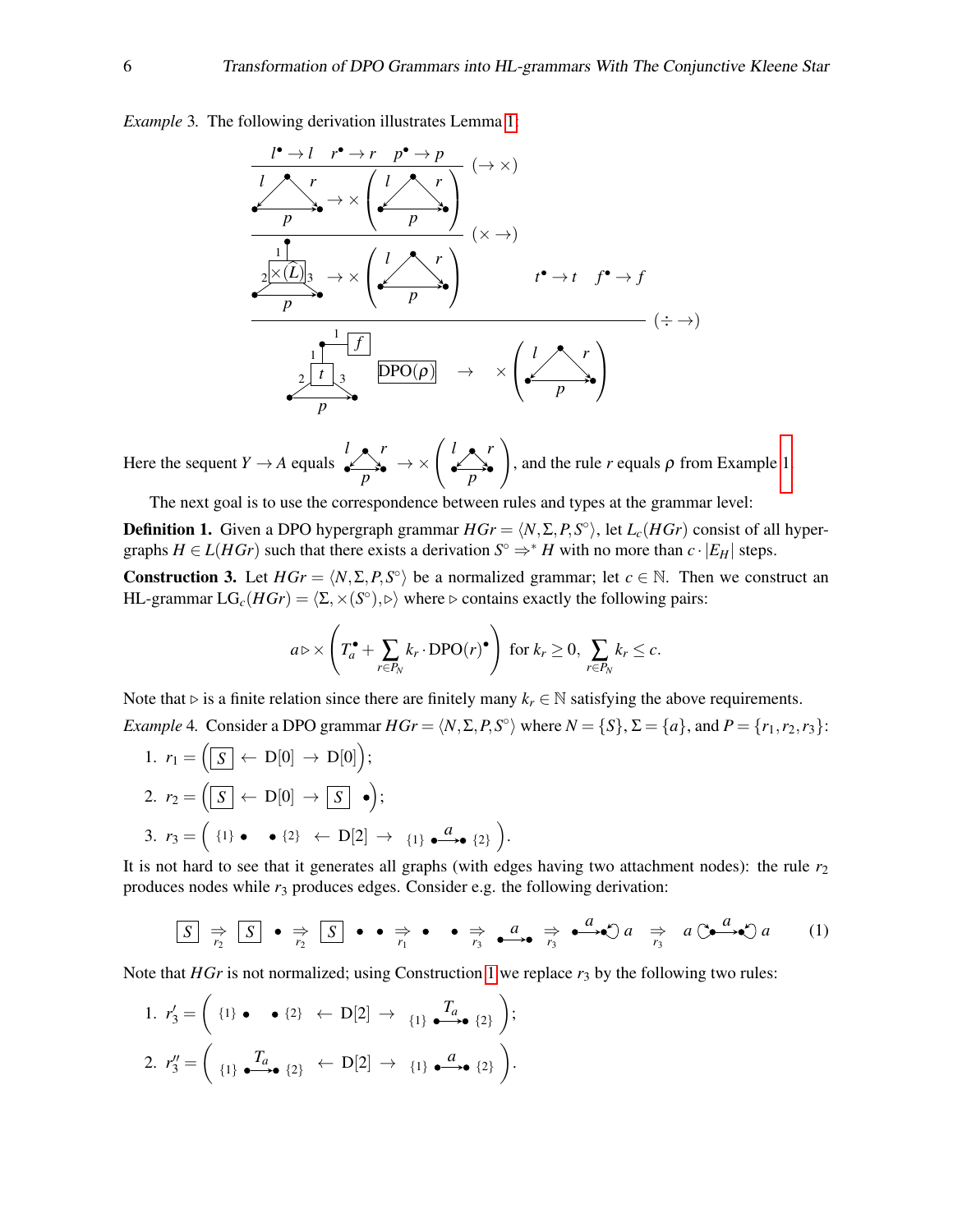Let us denote a new normalized grammar  $HGr'$ . Then we convert its nonterminal rules into types by using Construction [2:](#page-4-4)

1. 
$$
X_1 = DPO(r_1) = \times (\boxed{S}) \div (\boxed{\$\_0})
$$
;  
\n2.  $X_2 = DPO(r_2) = \times (\boxed{S}) \div (\boxed{S} \bullet \boxed{\$\_0})$ ;  
\n3.  $X_3 = DPO(r'_3) = \times (4.1 \bullet \bullet (2.1)) \div (4.1 \bullet \rightarrow (2.1))$ 

Finally, we introduce an HL-grammar  $LG_2(HGr') = \langle \Sigma, \times (S^{\circ}), \triangleright \rangle$  according to Construction [3.](#page-5-1) The binary relation  $\triangleright$  consists of the following 13 pairs (in fact, of the 10 distinct pairs) where *i*, *j* ∈ {1,2,3}:

• 
$$
a \triangleright T = \times \begin{pmatrix} T_a & \overline{I_a} \\ (1) & \xrightarrow{\mathbf{I}_a} (2) \end{pmatrix};
$$
   
•  $a \triangleright T_i = \times \begin{pmatrix} T_a & \overline{I_a} \\ (1) & \xrightarrow{\mathbf{I}_a} (2) \end{pmatrix};$ 

Recall that in order to check that a hypergraph belongs to  $L(LG_2(HGr'))$  we need 1) to replace labels of its hyperedges by types corresponding to them via  $\triangleright;$  2) to construct a sequent with the resulting hypergraph in the antecedent and with  $\times (S^{\circ})$  in the succedent; 3) to derive this sequent. Let us check that  $H = a \bigcirc \bigcirc \bigcirc a \in L(\mathrm{LG}_2(HGr'))$ . We replace each label *a* by one of the types *T*, *T<sub>i</sub>*, or *T<sub>ij</sub>* as follows:  $T_{22} \circ T_{33}$  (compare the indices of types with the numbers of rules applied in [\(1\)](#page-5-2)). Finally, we check that  $T_{22} \nightharpoonup_{\bullet} T_{13} \rightarrow \times (S^{\circ})$  is derivable:

$$
T_a \circlearrowleft^{\mathcal{T}_a} \overbrace{\bigcirc \bullet^{\mathcal{T}_a}}^{\mathcal{T}_a} \overbrace{\bigtimes_2} \overbrace{\big[ X_2 \big] \big[ X_1 \big] \big[ X_3 \big] \big[ X_3 \big] }^{\mathcal{T}_a} \overbrace{\big[ X_3 \big] \big[ X_3 \big] }^{\mathcal{T}_a} \longrightarrow \times (S^c)
$$
\n
$$
T_a \circlearrowleft^{\mathcal{T}_a} \overbrace{\bigcirc \bullet^{\mathcal{T}_1} \bullet^{\mathcal{T}_2} \big[ X_3 \big] \big[ X_2 \big] \big[ X_1 \big] \big[ X_3 \big] \longrightarrow \times (S^c)
$$
\n
$$
T_a \circlearrowleft^{\mathcal{T}_{13}} \overbrace{\bigcirc} \big[ X_3 \big] \overbrace{\big[ X_2 \big] \big[ X_2 \big]}^{\mathcal{T}_1} \longrightarrow \times (S^c)
$$
\n
$$
T_{22} \circlearrowleft^{\mathcal{T}_{13}} \overbrace{\bigcirc} \big[ X_3 \big] \longrightarrow \times (S^c)
$$
\n
$$
T_{33} \longrightarrow \times (S^c)
$$

The uppermost sequent in the above derivation is derivable, which follows from Lemma [2.](#page-4-2) This completes the proof of the fact that  $H \in L(LG_2(HGr'))$ .

The above example illustrates the following theorem:

<span id="page-6-0"></span>**Theorem 1.** *If HGr is a normalized DPO grammar and*  $1 \leq c \in \mathbb{N}$ , *then*  $L(LG_{c-1}(HGr)) = L_c(HGr)$ .

The inclusion  $L(LG_{c-1}(HGr)) \supseteq L_c(HGr)$  is proved by using Lemma [2](#page-4-2) in the same way as in Example [4.](#page-5-3) The other inclusion is proved by induction; namely, the following proposition is crucial:

 $\textbf{Proposition 2.} \ \textit{If}\ \text{HL}\vdash H + \sum\limits_{r\in P_N}$  $k_r \cdot \text{DPO}(r)$ <sup>•</sup>  $\rightarrow B$  where *H* is labeled by nonterminal symbols,  $k_r \in \mathbb{N}$ , *and B is a nonterminal symbol, then for each zero-rank hypergraph G with*  $e_0 \in E_G$  *such that*  $rk(e_0) =$ *rk*(*B*) *it holds that*  $G[e_0/B^{\bullet}] \Rightarrow^* G[e_0/H]$ *.*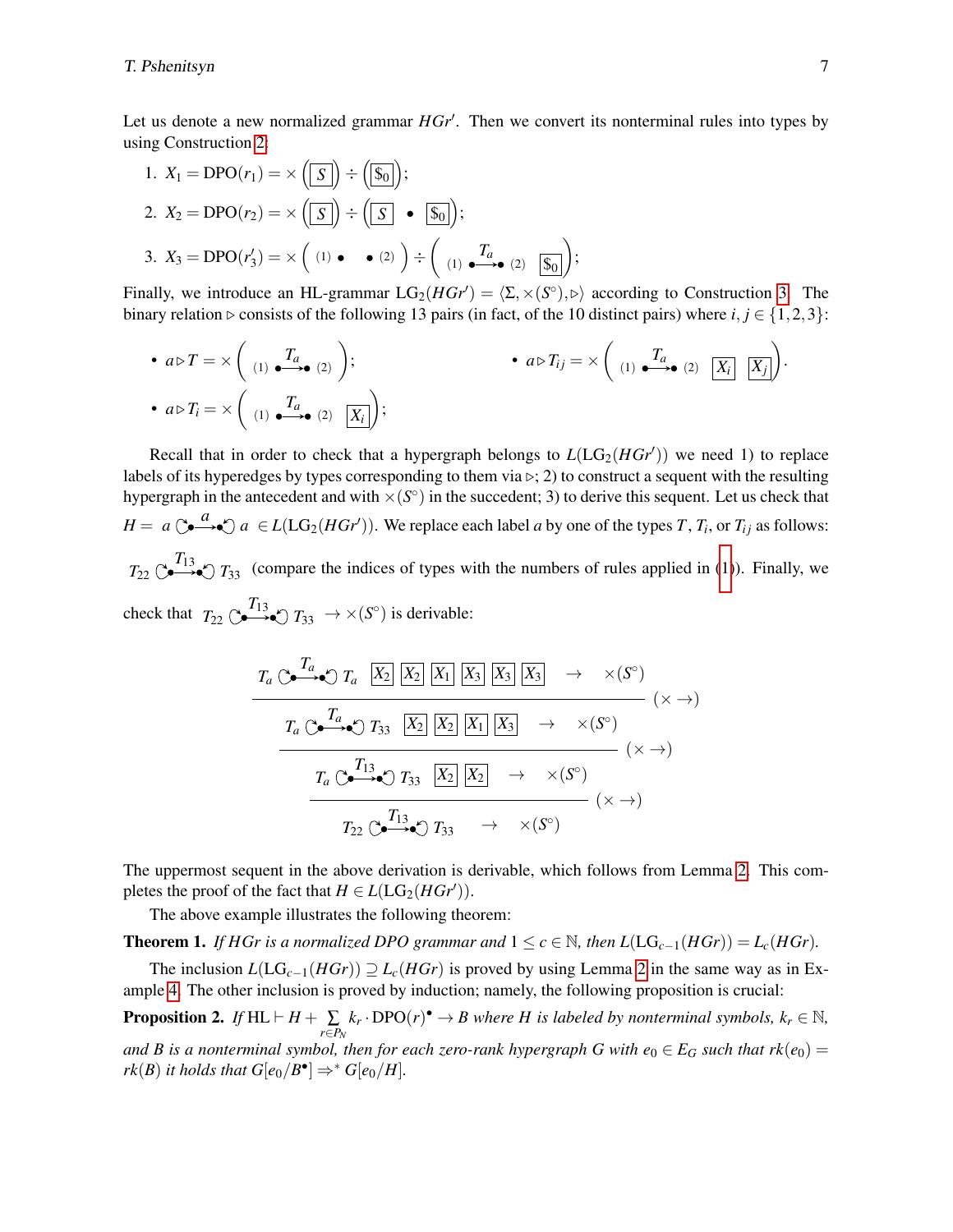Theorem [1](#page-6-0) says that HL-grammars are powerful enough to generate hypergraphs of a language generated by a DPO grammar such that the number of steps in their derivation is bounded by a linear function of the number of hyperedges. It might be the case for a DPO grammar  $HGr$  that  $L(HGr) = L_c(HGr)$ for some  $c \in \mathbb{N}$ ; in fact, we claim that for each HL-grammar  $HGr = \langle \Sigma, S, \rangle$  with  $rk(S) = 0$  there is a DPO grammar  $HGr'$  and  $c \in \mathbb{N}$  such that  $L(HGr) = L_c(HGr') = L(HGr')$ , although we do not prove this (this should be a matter of another paper). In general, however,  $L(HGr) \neq L_c(HGr)$  (e.g. in Example [4](#page-5-3))  $L_{k+1}(HGr)$  contains only graphs *G* such that  $|V_G| < k \cdot |E_G|$ ). Besides, it follows from complexity reasons that an arbitrary DPO grammar cannot be converted into an equivalent HL-grammar: it is known that the membership problem even for a particular DPO grammar is undecidable, while it is NP-complete for HLgrammars. However, Construction [2](#page-4-4) is quite natural, so we would like to modify the hypergraph Lambek calculus somehow in order to be able to convert any DPO grammar into an equivalent HL-grammar.

The idea of Construction [3](#page-5-1) and of Theorem [1](#page-6-0) is that we store  $DPO(r)$ -labeled hyperedges in each type corresponding to a terminal symbol; then, for  $G \in L(LG_c(HGr))$ , when we replace each symbol *a* in *G* by a type  $\times \left(T_a^{\bullet} + \sum_{r \in P_N} \right)$  $(k_r \cdot \text{DPO}(r)^{\bullet})$  for some  $k_r$ , these hyperedges eventually appear in the antecedent where they play their role shown in Lemma [2.](#page-4-2) The total number of these hyperedges, however, is limited by the number of hyperedges in *G*, hence the language *Lc*(*HGr*) is generated instead of *L*(*HGr*). To overcome this limitation we need a way of copying types in antecedents of sequents unlimitedly. Since HL generalizes the Lambek calculus, we expect that this way must have logical and algebraic grounds.

Any logical calculus is defined syntactically: we must introduce notions of logical formulae, which are built using some operations, then axioms and inference rules of a calculus (recall e.g. the classical propositional calculus). The Lambek calculus L introduced in [\[6\]](#page-9-2) follows the same scheme. There are different modifications of L; let us start with considering *the Lambek calculus with the unit* denoted as L1, which is the logic of residuated monoids. Types of L<sup>1</sup> are built from primitive types *Pr* (here we do not need the rank function) using binary operations  $\langle \cdot, \cdot, \cdot \rangle$ ; there is also a constant 1 called the unit. A sequent is a structure of the form  $A_1, \ldots, A_n \to A$  where  $n \ge 0$  and  $A_i$ , A are types. Axioms of the calculus L<sub>1</sub> are  $A \rightarrow A$  and  $\rightarrow 1$ . There are seven rules of L<sub>1</sub>:

$$
\frac{\Pi \to A \quad \Gamma, B, \Delta \to C}{\Gamma, \Pi, A \setminus B, \Delta \to C} \quad (\setminus \to) \quad \frac{\Pi \to A \quad \Gamma, B, \Delta \to C}{\Gamma, B/A, \Pi, \Delta \to C} \quad (\to) \quad \frac{A, \Pi \to B}{\Pi \to A \setminus B} \quad (\to \setminus) \quad \frac{\Pi, A \to B}{\Pi \to B/A} \quad (\to \neq)
$$
\n
$$
\frac{\Gamma, A, B, \Delta \to C}{\Gamma, A \cdot B, \Delta \to C} \quad (\cdot \to) \quad \frac{\Pi \to A \quad \Psi \to B}{\Pi, \Psi \to A \cdot B} \quad (\to \cdot) \quad \frac{\Gamma, \Delta \to C}{\Gamma, 1, \Delta \to C} \quad (1 \to)
$$

Here capital Latin letters denote types, and capital Greek letters denote sequences of types.

The most common way of modifying L is adding new operations along with new axioms and rules. In particular, one can extend the Lambek calculus with operations corresponding to set-theoretic operations like union or intersection [\[3\]](#page-9-7). Another operation, which can be added to L, is Kleene star. It turns out that the Lambek calculus with Kleene star is studied by several researchers, in particular, in [\[5\]](#page-9-3). An extension of L by intersection, union, and Kleene star is known as infinitary action logic [\[7\]](#page-9-4), or, in the algebraic setting, as the logic of action algebras. Note that Kleene star can be described in terms of actions within a transition system: if *A* is a class of actions, then  $A^*$  means actions from *A* repeated several times [\[5\]](#page-9-3). This understanding is very close to what we search for since our goal is to be able to apply DPO rules arbitrarily many times within HL using Construction [2.](#page-4-4) Hence, let us look at the Lambek calculus with Kleene star  $L_{1\omega}^*$  [\[5\]](#page-9-3). Types of  $L_{1\omega}^*$  are built from primitive types *Pr* and from 1 using  $\setminus$ ,  $\setminus$ ,  $\cdot$ ,  $*$ . The set of axioms and rules is the same as above but with the following additional rules for Kleene star:

$$
\frac{\Pi \to A^n}{\Pi \to A^*} \; (\to^*), \, n \ge 0 \qquad \qquad \frac{(\Gamma, A^n, \Delta \to B)^{\infty}_{n=0}}{\Gamma, A^*, \Delta \to B} \; (\text{``})_{\omega}
$$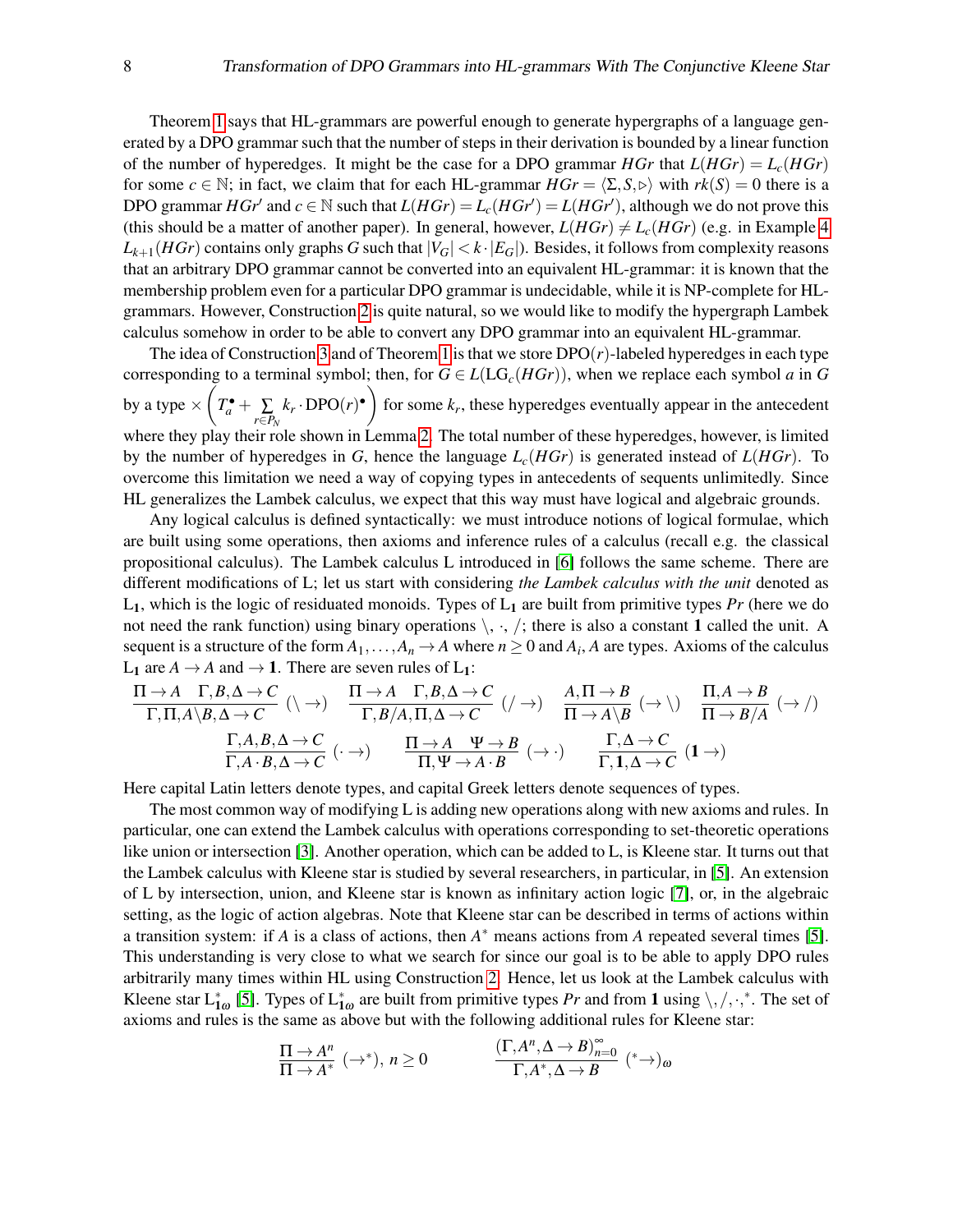Here  $A^0 := 1$ ,  $A^{n+1} := A^n \cdot A$ . Note that the rule  $(\rightarrow^*)$  is in fact a countable set of rules for each  $n \ge 0$ ; contrarily,  $(*\rightarrow)_{\omega}$  is a sinlge rule with countably many premises. Let us clarify the notion of being derivable in this calculus: the set of derivable sequents in  $L_{1\omega}^*$  is the least set *S* containing all axioms of  $L_{1\omega}^*$  (i.e., all sequents of the form  $A \to A$  and the sequent  $\to 1$ ) such that it is closed under applications of all inference rules (i.e., if, for some rule, all sequents above the line belong to *S*, then the sequent below the line must also belong to *S*). In other words, a derivation in  $L_{1\omega}^*$  is again a sequence of rule applications, which now can be countable in size but which does not have branches of infinite length.

Unfortunately, the rules for Kleene star work in an undesirable way: they allow unlimited copying types in succedents of sequents (namely, if we have *n* copies of *A* in a succedent, then we can wrap them into a single type  $A^*$ ) but not in antecedents. This motivates us to consider an operation behaving dually:

$$
\frac{(\Pi \to A^n)_{n=0}^{\infty}}{\Pi \to {^*A}} \; (\to^*)_{\omega} \qquad \qquad \frac{\Gamma, A^n, \Delta \to B}{\Gamma, {^*A}, \Delta \to B} \; ({^*} \to), \; n \ge 0
$$

The operation <sup>∗</sup>*A* is called *the conjunctive Kleene star*. Algebraically, it can be defined in complete residuated lattices using infinitary conjunction as  $^*a = \tilde{\wedge}$ *n*=0  $a^n = \inf\{a^n \mid n \in \mathbb{N}\}\$  (this is why we call it conjunctive). Note that the language semantics of this operation is poor: if *L* is a language ( $L \subseteq \Sigma^*$ ), 1 equals  $\{\Lambda\}$ , and multiplication of languages means pairwise concatenation of their words while conjunction means intersection, then <sup>\*</sup>*L* = { $\Lambda$ } if  $\Lambda \in L$  and <sup>\*</sup>*L* = 0 otherwise. Finding a class of residuated lattices, in which the conjunctive Kleene star is defined and is meaningful, is a curious open question.

Now we need to generalize the conjunctive Kleene star and inference rules for it to hypergraphs. A question arises: how should one understand an iteration of a type, namely,  $A<sup>n</sup>$ ? In the string case, this means repeating a type *n* times and writing copies in line connecting them by  $\cdot$ . We need to extend this iteration procedure to hypergraphs. We suggest the following general definitions:

**Definition 2.** A *template T* of rank *k* is a hypergraph  $T = \langle V_T, [2], att_T, lab_T, ext_T \rangle$  such that  $rk_T(1) =$  $rk_T(2) = rk(T) = k$ . In other words, *T* has two hyperedges of the same rank, which coincides with the rank of *T*. Hereinafter  $T(H_1, H_2)$  is a shorthand notation for  $T[1/H_1, 2/H_2]$ .

Definition 3. A template *T* of rank *k* is *monoidal* if for all hypergraphs *A*,*B*,*C* of rank *k* it holds that 1.  $T(A, T(B, C)) \cong T(T(A, B), C)$ , 2. a hypergraph  $U_T$  of rank k exists such that  $T(U_T, A) \cong T(A, U_T) \cong A$ . **Definition 4.** The *T*-iteration  $T^n(A)$  of a type *A* (where *T* is a monoidal template) such that  $rk(A)$  = *rk*(*T*) is defined as follows:  $T^0(A) := U_T$ ;  $T^{n+1}(A) := T(T^n(A), A^{\bullet})$  (for  $n \ge 0$ ).

*Example* 5*.* Two examples of monoidal templates are

• 
$$
O = \underline{X} \underline{X}
$$
  $\underline{X}$  (i.e.,  $V_O = \emptyset$ ,  $E_O = [2]$ ,  $atto(1) = atto(2) = ext_O = \Lambda$ ). Note that  $U_O = D[0]$ .  
\n•  $Str = \underline{Y} \underbrace{Y} \underbrace{Y} \underbrace{Y} \underbrace{Y} \underbrace{Y} \underbrace{Y} \underbrace{Y} \underbrace{Y} \underbrace{Y} \underbrace{Y} \underbrace{Y} \underbrace{Y} \underbrace{Y} \underbrace{Y} \underbrace{Y} \underbrace{Y} \underbrace{Y} \underbrace{Y} \underbrace{Y} \underbrace{Y} \underbrace{Y} \underbrace{Y} \underbrace{Y} \underbrace{Y} \underbrace{Y} \underbrace{Y} \underbrace{Y} \underbrace{Y} \underbrace{Y} \underbrace{Y} \underbrace{Y} \underbrace{Y} \underbrace{Y} \underbrace{Y} \underbrace{Y} \underbrace{Y} \underbrace{Y} \underbrace{Y} \underbrace{Y} \underbrace{Y} \underbrace{Y} \underbrace{Y} \underbrace{Y} \underbrace{Y} \underbrace{Y} \underbrace{Y} \underbrace{Y} \underbrace{Y} \underbrace{Y} \underbrace{Y} \underbrace{Y} \underbrace{Y} \underbrace{Y} \underbrace{Y} \underbrace{Y} \underbrace{Y} \underbrace{Y} \underbrace{Y} \underbrace{Y} \underbrace{Y} \underbrace{Y} \underbrace{Y} \underbrace{Y} \underbrace{Y} \underbrace{Y} \underbrace{Y} \underbrace{Y} \underbrace{Y} \underbrace{Y} \underbrace{Y} \underbrace{Y} \underbrace{Y} \underbrace{Y} \underbrace{Y} \underbrace{Y} \underbrace{Y} \underbrace{Y} \underbrace{Y} \underbrace{Y} \underbrace{Y} \underbrace{Y} \underbrace{Y} \underbrace{Y} \underbrace{Y} \underbrace{Y} \underbrace{Y} \underbrace{Y} \underbrace{Y} \underbrace{Y} \underbrace{Y} \underbrace{Y} \underbrace{Y} \underbrace{Y} \underbrace{Y} \underbrace{Y} \underbrace{Y} \underbrace{Y} \underbrace{Y} \underbrace{Y} \underbrace{Y} \underbrace{Y} \underbrace{Y} \underbrace{Y} \underbrace{Y} \underbrace{Y} \underbrace{Y} \underbrace{Y} \underbrace{Y} \underbrace{Y} \underbrace{Y} \under$ 

Here *X*,*Y* are arbitrary labels, they do not matter.

**Lemma 3.**  $O(H, G) = H + G$  for zero-rank H, G. Consequently,  $O^m(A) = m \cdot A^{\bullet}$  (where  $rk(A) = 0$ ).

Using monoidal templates we can define the hypergraph conjunctive Kleene star. Types of the hyper-graph Lambek calculus with the conjunctive Kleene star \*HL<sub>ω</sub> are built as described in Section [2.2](#page-3-1) but we add one more item to the definition: if *A* is a type such that  $rk(A) = n$  and if *T* is a monoidal template of rank *n*, then  $^*_{T}A$  is also a type of rank *n*. We also add two inference rules for the new operation:

$$
\frac{(H \to \times (T^n(A)))_{n=0}^{\infty}}{H \to \overset{*}{T}A} \quad (\to^*)_{\omega} \qquad \qquad \frac{G[e/T^n(A)] \to B}{G[e/(\overset{*}{T}A)^{\bullet}] \to B} \quad (* \to), \ n \ge 0
$$

Usual logical questions concerning  $*HL_{\omega}$  arise. In particular, the cut elimination theorem can be proved: